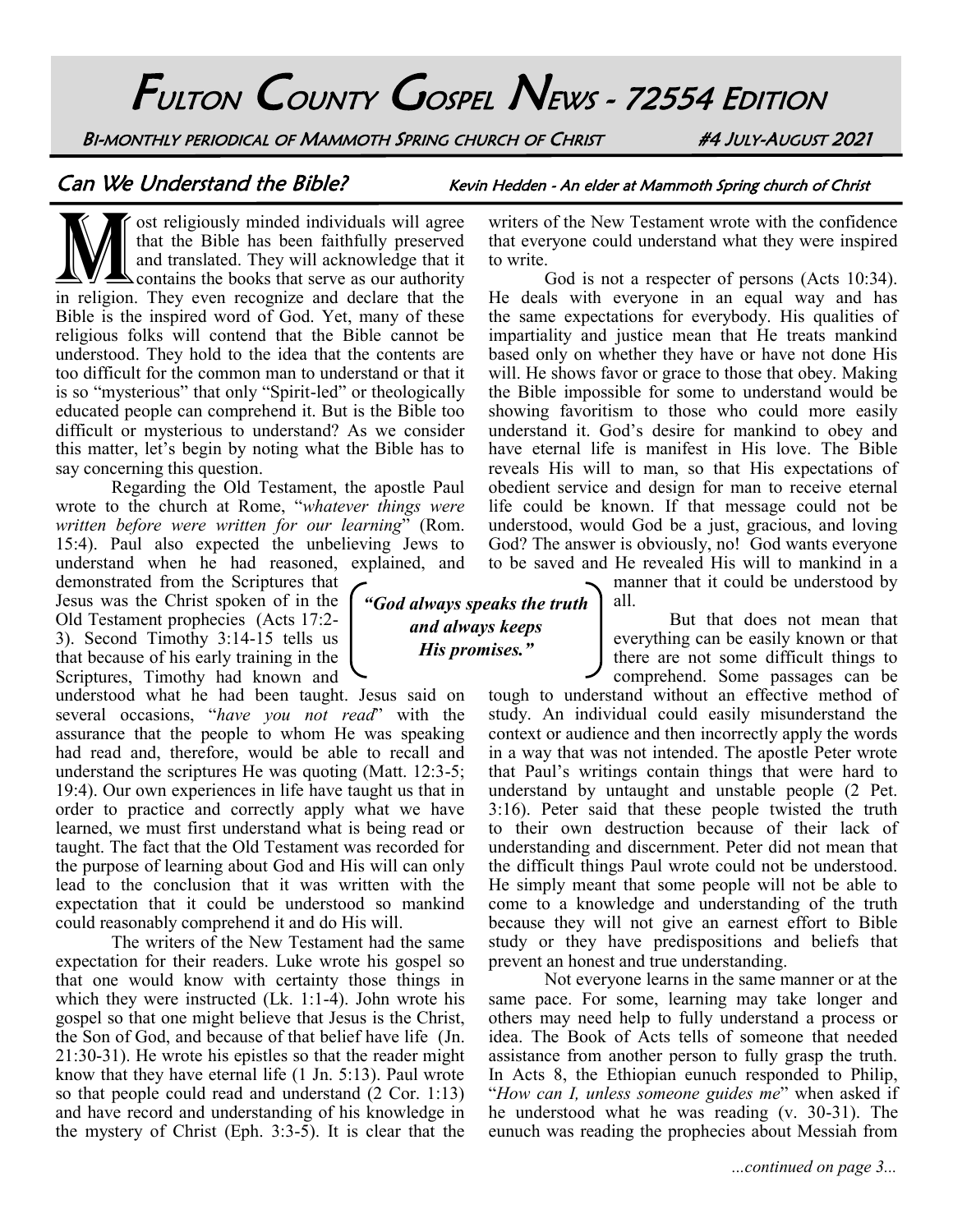Would You Like to Study the Bible?



*A DVD and workbook combo to aid you in the pursuit of truth...*





*All of the material that we offer is absolutely free! If you're interested, let us know by using the contact info on the back page.*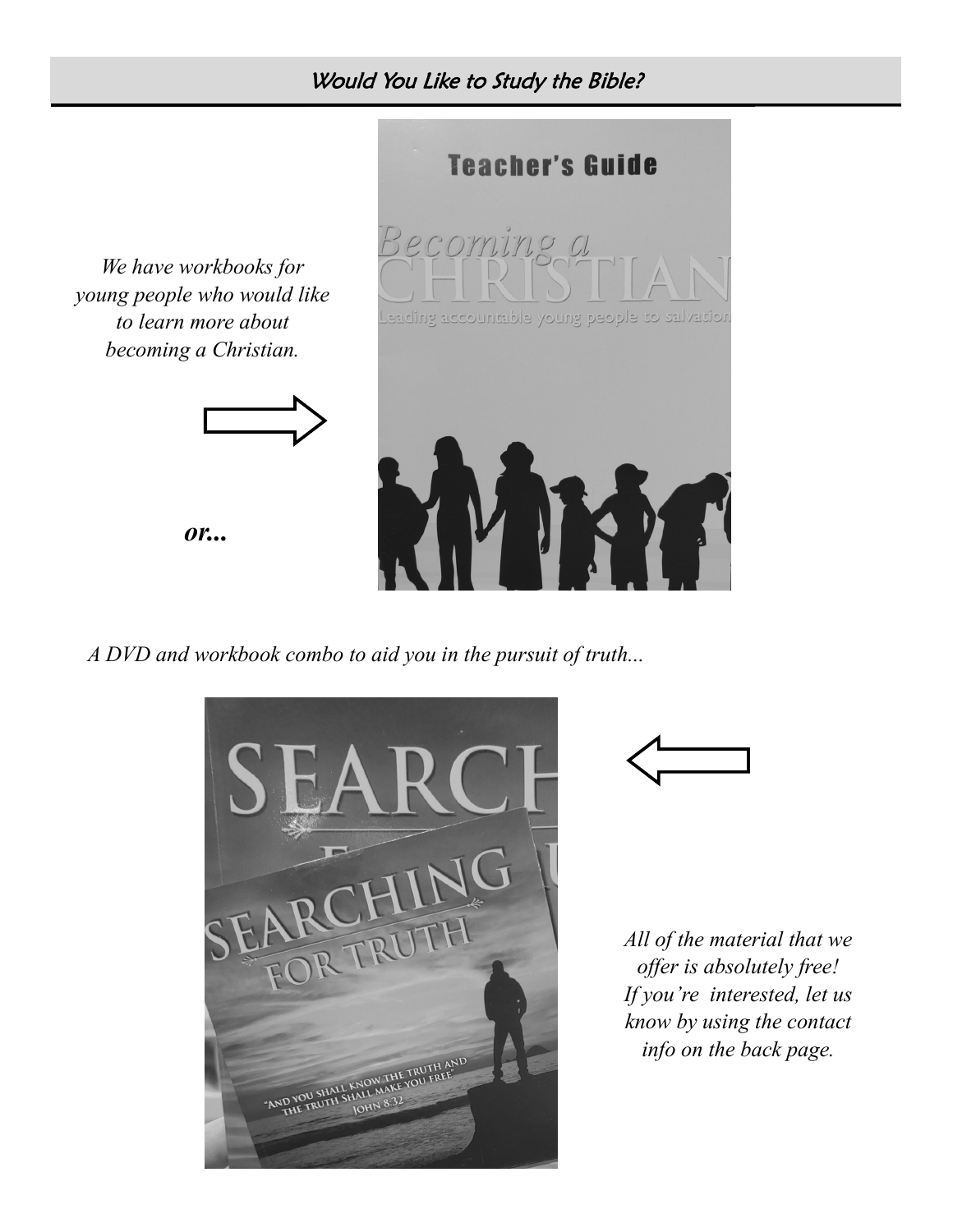## Can We Understand the Bible?

#### *...continued from page 1...*

the book of Isaiah. The text says that Philip began at the place where the eunuch was reading and taught him about Jesus. We don't have a full account of what Philip said to the eunuch, but we know that what was said caused the eunuch to believe and asked to be baptized (v. 36). Without Philip's knowledge of God's word and assistance, the eunuch may not have been able to realize his poor spiritual condition. By reading only the account of Isaiah, the eunuch might not have learned that he needed to be baptized and be obedient. Philip's words and guidance helped lead the eunuch to a better understanding of the truth.

Jesus prayed for His disciples, "*Sanctify them by Thy truth: Thy word is truth*" (Jn. 17:17). God always speaks the truth and always keeps His promises. He has revealed His will to us in the Bible and it contains all the knowledge man needs that pertains to life and godliness (2 Pet. 1:3). The scriptures are complete and beneficial in helping us know and demonstrate what we must do to be obedient to Him (2 Tim. 3:15-17). Jesus told His disciples, "*Ye shall know the truth and the truth shall make you free*" (Jn. 8:32). If God is truthful and faithful, we must believe that the Bible can be understood. God has done everything that is needed to ensure that mankind can understand and do His will. He sent His Spirit to guide the apostles into all truth (Jn. 16:13). God desires that everyone be saved and come to a knowledge of the truth (1 Tim. 2:4). The truth is that every person has sinned (Rom. 3:9) and has earned eternal death (Rom. 6:23). But God has paid that debt by sending His Son as a ransom in our place (1 Tim. 2:5-6). God fully expects us to understand the Bible, His word, and demands that we do His will in order to be pleasing to Him.

# Belief in God is Hard-Wired into Man Kyle Butt - www.apologeticspress.org

C. Grayling wrote a book titled The<br>God Argument. Those in atheistic<br>circles have lauded it as a profound<br>and insightful representation of atheism.<br>Remarkably, Grayling makes an error that is .C. Grayling wrote a book titled *The God Argument*. Those in atheistic circles have lauded it as a profound  $\Delta$  and insightful representation of atheism. extremely common within the writings of unbelievers. He contends that mankind has no religious nature and that all belief in God is a product of teaching passed on to children from parents, teachers, or other environmental factors. He wrote:

*It would, though, be far better if religious doctrines and systems were not taught to people until they had attained maturity. If this were the case, how many would subscribe to a religion? Without being given a predisposition through childhood indoctrination to think there might be something in one of the many and conflicting religious beliefs on offer, the likely answer would surely be: not very many*. [1](https://apologeticspress.org/APContent.aspx?category=12&article=5662#_edn1)

It seems as though Grayling completely fails to acknowledge the massive amount of research that proves that belief in God comes naturally to mankind and is hard-wired in to the fabric of humanity.[2](https://apologeticspress.org/APContent.aspx?category=12&article=5662#_edn2) Atheist Richard Dawkins contradicts Grayling and admits that humans have "a lust for gods." $\frac{3}{2}$  $\frac{3}{2}$  $\frac{3}{2}$  He noted that people are "innately predisposed to be creationists" and said that children are "native teleologists, and many never grow out of it."[4](https://apologeticspress.org/APContent.aspx?category=12&article=5662#_edn4) Renowned atheist Sam Harris is forced to

concede that "several experiments suggest that children are predisposed to assume design and intention behind natural events - leaving many psychologists and anthropologists to believe that children, **left entirely on their own devices**, would invent some conception of God." $\frac{5}{2}$  $\frac{5}{2}$  $\frac{5}{2}$ 

Since atheism cannot explain why people are born to believe in God, many of them simply deny the truth that they are. The logical explanation for this innate belief is the idea that the Creator "*put eternity*" in our hearts (Ecclesiastes 3:11), so that all people might "*seek the Lord, in the hope that they might grope for Him and find Him, though He is not far from each one of us*" (Acts 17:27).

### **Endnotes**

[1](https://apologeticspress.org/APContent.aspx?category=12&article=5662#_ednref1) A.C. Grayling (2013), *The God Argument: The Case Against Religion and for Humanism* (New York: Bloomsbury), p. 39.

 $2$  See Kyle Butt (2013), "Why is Belief in God Natural to Mankind?" https://www.apologeticspress.org/APContent.aspx? category=12&article=4655.

[3](https://apologeticspress.org/APContent.aspx?category=12&article=5662#_ednref3) Richard Dawkins (2006), *The God Delusion* (New York: Houghton Mifflin), p. 169.

[4](https://apologeticspress.org/APContent.aspx?category=12&article=5662#_ednref4) Ibid., pp. 180-181.

[5](https://apologeticspress.org/APContent.aspx?category=12&article=5662#_ednref5) Sam Harris (2010), *The Moral Landscape* (New York: Free Press), p. 151, emp. added.